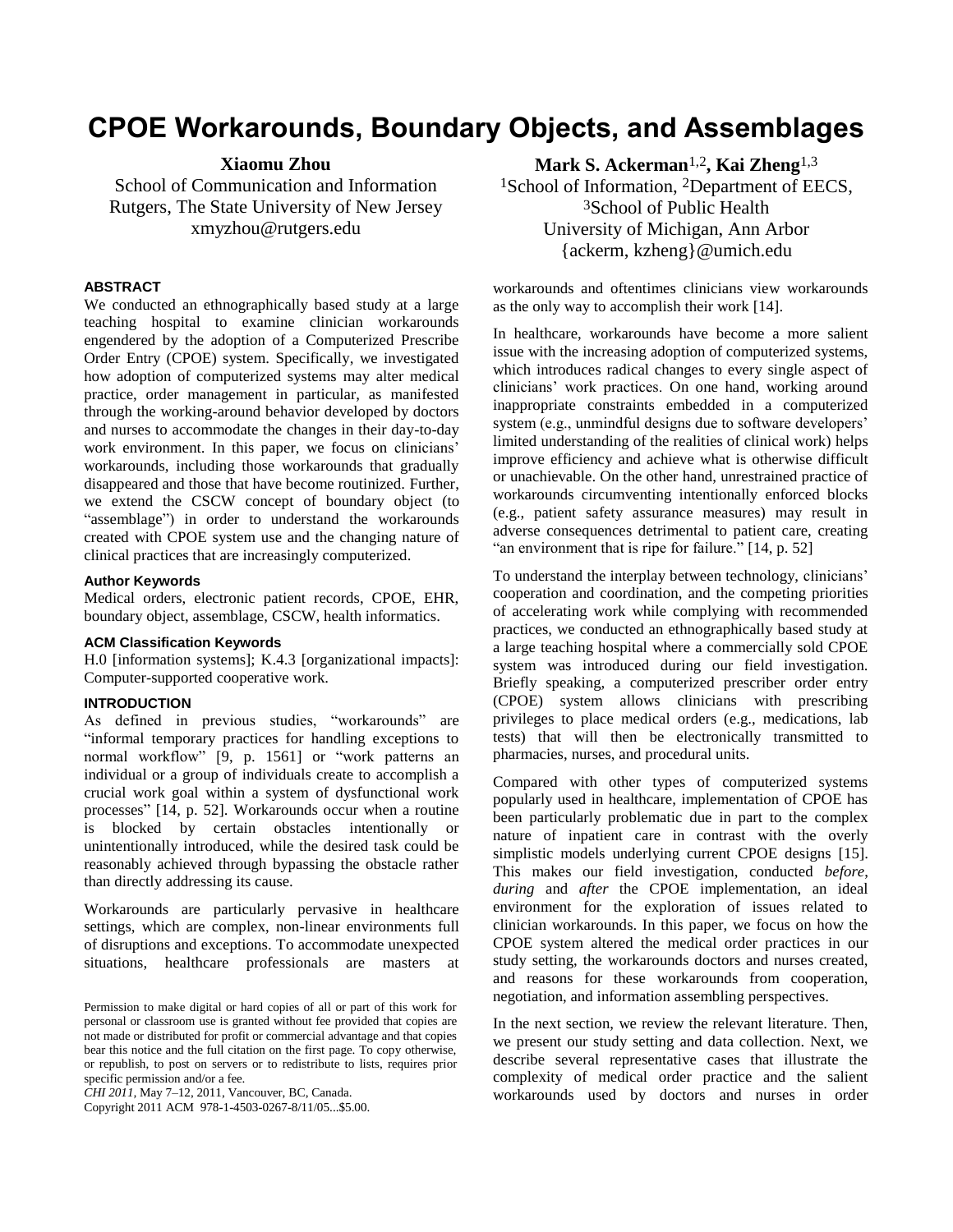management. In the Discussion section, we attempt to conceptualize medical orders as boundary objects and the CPOE as an information assemblage to better understand computerized records in medical settings, which provides a lever to understanding clinicians' needs for workarounds. We conclude with implications for improving the design of CPOEs.

# **LITERATURE REVIEW**

Even though numerous studies have documented clinician workarounds of technological systems, such as working around a barcode medication administration system [11], electronic patient records [24], and computerized medical dispensing system [2], few have examined the issue in detail, and even fewer have been focused on CPOE. As Halbesleben et al. pointed out, despite the obvious gravity of the issue particularly given possible associations with patient safety, the paucity of pertinent research on clinician workarounds of CPOE is "troubling" [7, p. 3].

In addition to enabling electronically prescribing and instant order delivery, most modern CPOE systems also provide decision-support models capable of creating ‗blocking conditions' to make the conduct of certain undesirable behaviors ‗impossible' (hard-stops) or 'difficult' (soft-stops). For example, as a certification requirement, most of the commercially sold CPOE systems have interaction alerts or dosage checks built in that can prohibit certain actions, or require an explicit acknowledgment from prescribers before certain actions can be committed in the system. The efficacy of such intentional blocks has been demonstrated in the literature; for example proper use of CPOE's alerting functionality has contributed to reduced rates of severe medication errors [3], fewer interaction events [6], and improved physician prescribing behavior (e.g. adherence to recommended drugs and dose) [21].

Nonetheless, it has also been widely acknowledged that not all CPOE blocks have worked as designed [16]. As prior review studies have shown, overriding safety alerts provided in CPOE is very common, occurring in 49% to 96% of cases, which is attributable to reasons such as alert fatigue caused by poor signal-to-noise ratio [22, 26]. Additionally, CPOE adoption is often associated with unintended adverse consequences due in part to inappropriately introduced blocking conditions or levels of sensitivity [10, 15]; for example, rigid patient safety procedures that do not accommodate the need for expedited actions during emergency situations [8].

Hence, workarounds may represent a natural response initiated by clinicians, *for good or ill*, to mitigate the burden of handling restrictions enforced by a CPOE. However, a multiplicity of workarounds also signifies 'chance-taking," used solely to address immediate problems while neglecting or ignoring the impact on subsequent processes or others' work [25]. The double-edged nature of workarounds in CPOE motivated us to use an ethnographically based

approach to investigate the nature of clinician workarounds; the manifested end-user adoption and software design issues; and, the underlying conflicts between automation, clinicians' autonomy, and the realities of clinical practice.

To better understand workarounds, we draw on two theoretical concepts from Information Science and Computer Supported Cooperative Work (CSCW). First, medical orders demonstrate many defining characteristics of boundary objects [4, 19]. A boundary object is a shared information object, created mostly by one group (e.g., doctors) and used by other groups (e.g., pharmacists, nurses, and lab/radiology units). Boundary objects lose context as they cross organizational boundaries as they get decontextualized. Research has produced detailed accounts on how these shared information objects are created and used in different organization settings (e.g., [1,12, 13]).

Second, CSCW researchers have argued that it is critical to understanding work in the context of wider cooperative work arrangements [17, 18]. For example, in examining architectural design and planning, Schmidt and Wagner use 'ordering systems' to refer to an *assembly* of "interrelated artifacts, classification schemes, notations, nomenclatures, standard formats, validation procedures, schedules, routing schemes, etc." [18, p. 402]

Building on these studies, to understand the nature of workarounds, we further define the concept of "assemblage" as a complex system that includes *boundary objects*, the *practices* around these objects (including organizational policies), *work processes* and *coordination mechanisms* within these objects, and *special functions* for designated groups. We aim to present how understanding boundary objects and assemblages helps in understanding the workarounds created within a CPOE system.

# **ABOUT THE STUDY**

The field study setting was an internal medicine unit at a large teaching hospital. A homegrown electronic health records (EHR) system, which we refer to as eCare in this paper, has been deployed and used in the hospital for over a decade. Doctors use eCare to generate patient records, such as admission, progress, and discharge notes. Nurses also document their nursing plan of care in eCare. Other documents, such as a patient's 24-Hour Flowsheet, are still paper-based at the present. During the first four months of our study, medical order management was in paper operation, and then it was replaced by the CPOE. This gave us a unique opportunity to observe the pre- and postadoption changes in clinicians' order practices. Our field observations continued for another fourteen months after the CPOE implementation, allowing us to see how some of workarounds created by the technology intervention were gradually resolved or became routinized.

Our observation focused on one doctor team in general medicine (including 3 attending doctors and 21 residents working with monthly rotation), in addition to one nursing unit affiliated with the internal medicine department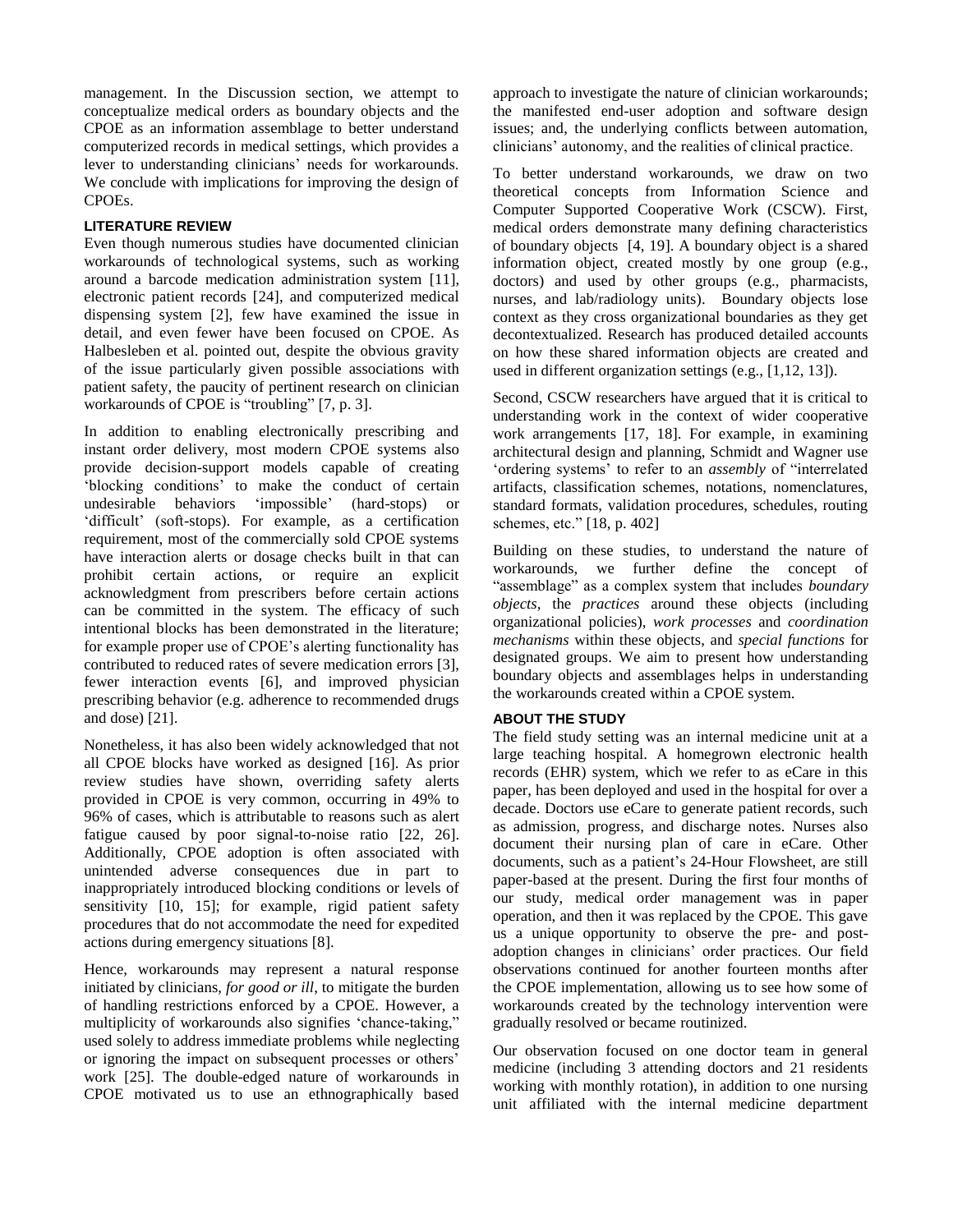(staffed by 56 nurses). We also interviewed 8 doctors and 15 nurses from other teams or nursing units in order to gain a broader understanding of workarounds related issues that emerged during the CPOE use.

# **DATA AND DATA COLLECTION**

This report is part of a larger study consisting of field-based observations augmented by the examination of patients' medical records and clinicians' working documents, in addition to semi-structured interviews with clinicians. The first author performed the field observations and other data collection. She shadowed clinicians' day-to-day work, typically from three to five hours in each session. During the CPOE activation period (three days of system converting from paper to electronic system), she spent about 8 hours each day observing the conversion activities (performed by nurses). In addition, she participated in the CPOE training sessions and also three CPOE feedback meetings (after the CPOE adoption), organized by the hospital administration. Her fieldwork consisted of over 750 hours through 18 months.

For the study reported in this paper, we extracted the appropriate portions from observational notes and interview transcripts related to order practices. We focused on information use issues and analyzed these issues from a social/symbolic interactionism perspective [20]. This perspective provided us a "worldview" for interpreting how meaning was created and conveyed through social interactions among different social players, i.e., an interdisciplinary clinician team. As will be discussed below, we found Strauss' emphasis on the constant negotiation of social practices insightful along with his interest in temporal flows of work and information. We also used his student Star's concept of boundary object heavily [19].

In our study, we first identified the workarounds and problematic order management after the CPOE adoption; then, we conducted interviews to further understand the issues from the clinicians' perspectives. Throughout, field notes and interview transcripts were used to corroborate one another during the data analysis process.

# **MEDICAL ORDER PRACTICE**

Most medical orders are prescribed by doctors. Medication orders need to be verified and dispensed by pharmacists, and then administrated by the nursing staff. Procedural orders are executed by lab/radiology and other procedural departments or by nurses. Dietary and other referral orders go to the meal service and referral arrangement unit. These different clinical groups utilize the orders in distinct ways, but the orders serve as central, shared information objects (i.e., boundary objects [19]) that connect and integrate all clinicians with a unified organizational goal—to improve patients' medical conditions and avoid hospital-acquired complications and medical errors. Before computerization, a handwritten order was carbon copied (see top portion in Figure 1). If it were a medication order, it would be faxed to the pharmacy. Then, pharmacists transcribed the medication order into their own system. If it were a procedural order,

the clerk would fill in a requisition form, which would be collected by a procedural unit that then transcribed essential information into their departmental information systems.

For all orders (i.e., medication, lab/radiology, dietary orders, and direct nursing care), nurses always received a second copy in the patient order tray located at the nursing station (see bottom portion in Figure 1). Then, they would transcribe procedural orders (including IV medication orders) into the nursing Kardex. 1 For medication orders, nurses transcribed them into paper-based Medication Administration Records (MAR) that became a part of a patient's permanent record. MARs were used to record medication administration, including the prescription, scheduled time to administrate, actual time to take the action, whether the patient's refused the medication, and other side notes.





**Figure 1. An example of doctors' handwriting orders (top) and order trays at the station center (bottom)**

This was an error-prone process that involved multiple steps of transcription. Pharmacists, lab/radiology technicians, and nurses' interpretations of the transferred orders could be different from what doctors originally meant, or pharmacists and nurses might have different understanding when they interpreted doctors' handwriting. The cascading handoffs could easily result in omissions and errors; for example, missing orders on the Kardex cards were not uncommon. To reduce errors produced in this process, the computerization of medical orders (such as with the CPOE system) allows doctors to write structured

-

 $<sup>1</sup>$  A nursing Kardex was a card that provided a quick overview of</sup> essential patient care information, including name, age, marital status, religion, allergies, diagnoses, orders, and so on.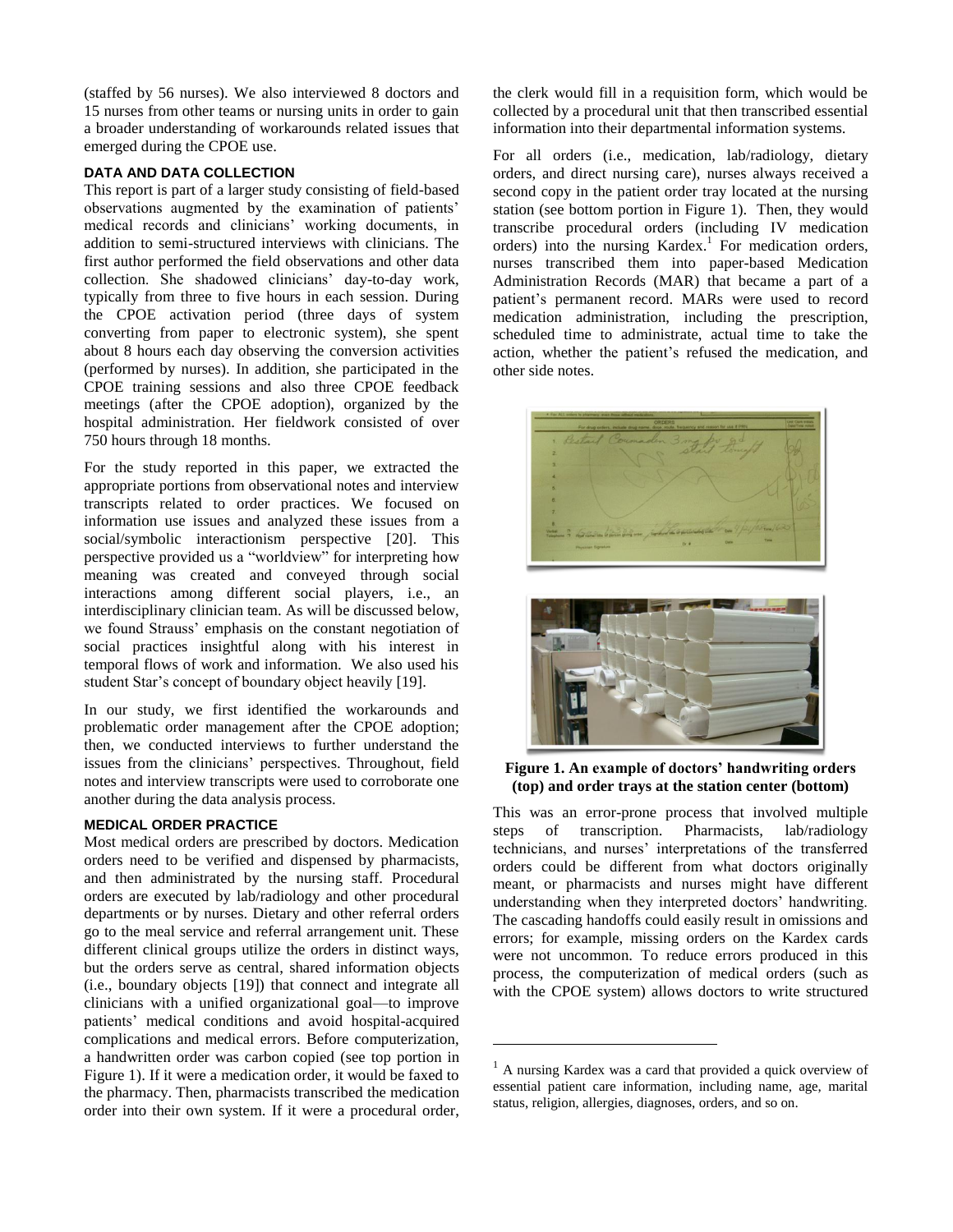electronic orders so other clinicians do not have to interpret handwriting and can take action based on an original order.

In the rest of this section, we first describe the complexity of medical orders, and then we will discuss several workarounds created by doctors and nurses after adoption.

## **Complexity of medical orders**

Handling of medical orders in a paper-based operation varies to a considerable degree in terms of how the orders are generated. It is not as simple as just executing an order from doctors. Nurses may also get approval to prescribe certain orders when it is necessary to accomplish the work more efficiently. For example, when a nurse saw a patient had blood in her/his stool, if she wanted to test it she would immediately fill out a lab requisition form and send a stool sample to the lab. As a general medicine unit that often receives more  $VRE<sup>2</sup>$  patients who potentially should be on Antibiotic Resistance Precaution, the hospital infection control has approved for this unit that when a patient has a history of VRE, nurses can fill out a lab requisition form and send a culture to the lab to have the patient retested for VRE. However, the CPOE blocks nurses from writing lab orders. It is designed in a way that may fit the majority of units in a general situation, but it does not fit well with the practice of a *specific* unit that requires nurses to be more proactive for infection control. As a result, nurses call doctors to order the lab test, which slows down the work.

Medical orders also have a lot of temporal nuance. The different temporality of orders results from the nature of how different orders are executed. For instance, a patient may need to wear a special boot for a foot inflexion. The medical order needs to make it clear how often the boot is supposed to be on and off (e.g. "wear it for six hours" and then "off for six hours"). In the CPOE, however, as soon as the nurse picks up the boot in the procedural unit, the order will be marked as completed and removed from the active order page. When the nurse returns to the unit, this order can no longer be found. Then, she has to ask the doctor again. Even if the doctor tells the nurse how to use the boot, the next shift nurse will not know the same information because there is no order for the boot in the CPOE. The system design for this type of order takes into consideration equipment management from the perspective of the procedural unit rather than from the nursing perspective, but nurses are the ones who ultimately execute the orders.

Furthermore, medical orders in a paper system can be narrative, and the interpretation of such orders can be very easy and straightforward for human readers. However, to maximize the computational potential of electronically prescribed orders, a CPOE system usually breaks down an order into many discrete segments. For instance, in paper

 $\overline{\phantom{a}}$ 

world, for an existing heparin order<sup>3</sup>, the doctor may write another order, which says,

## ―*Don"t give [patient] his doses of heparin tonight and tomorrow morning, and then restart it tomorrow afternoon.*‖

This is a fairly common order that doctors prescribe if a patient has a scheduled procedure the next day. In the CPOE, it takes two different orders along with free-text comments to finish the task. First, the doctor needs to "discontinue" the heparin medication and add on a stop date. To specify the time of the day, doctors have to add a free-text message in the designed comment box. Then, they need to write a new order with the heparin medication in the future and then again add a free-text message in the comment box if they want the starting time or dose to be specific, which is common in this type of situation.

Further, human interpretation is often needed when multiple orders are prescribed for the same medication with a different dosage or administration method. Again, this is not an issue for doctors and nurses in a paper-based operation because they have a shared understanding that the new order always overwrites the old one. For instance, the doctor might want to increase the dosage for the medication prescribed the day before, or change a dietary order from regular to clear liquid or NPO (nothing per mouth). However, the CPOE is not able to tell the subtle difference between the orders. When an order was still active (based on the time range), the CPOE requires a nurse to execute it even though it was a duplicate order that had been invalidated by newly prescribed ones.

Next, we will illustrate how the complexity of order practice resulted in doctors' and nurses' workarounds.

#### **Doctors' workarounds**

1

The CPOE system brought with it not only new problems, but also workarounds. Two types of workarounds were particularly prevalent in doctors' order practices immediately after the CPOE implementation. They resulted from the inconveniences of 1) prescribing certain orders that were often very intuitive with natural language but difficult with the structured format prescription required by the CPOE, and 2) the extra workload for new orders that needed to override old orders with the same medication.

In the first scenario, doctors started to rely on the comment box to prescribe certain complicated orders. This comment box was designed to provide additional instructions, warnings, or concerns for prescribed medications and was intended to be read by pharmacists or nurses. Because the box allowed free-text, this convenience fitted well with doctors' order practices inherited from previous paperbased operations.

<sup>2</sup> Vancomycin-Resistant Enterococcus (VRE) is normally not dangerous for healthy people. However, because it cannot be controlled with antibiotics, it may cause life-threatening infections in people with compromised immune systems.

<sup>&</sup>lt;sup>3</sup> Heparin is typically used to treat and prevent [blood clots](http://www.drugs.com/heparin.html) in the veins, arteries, or lungs.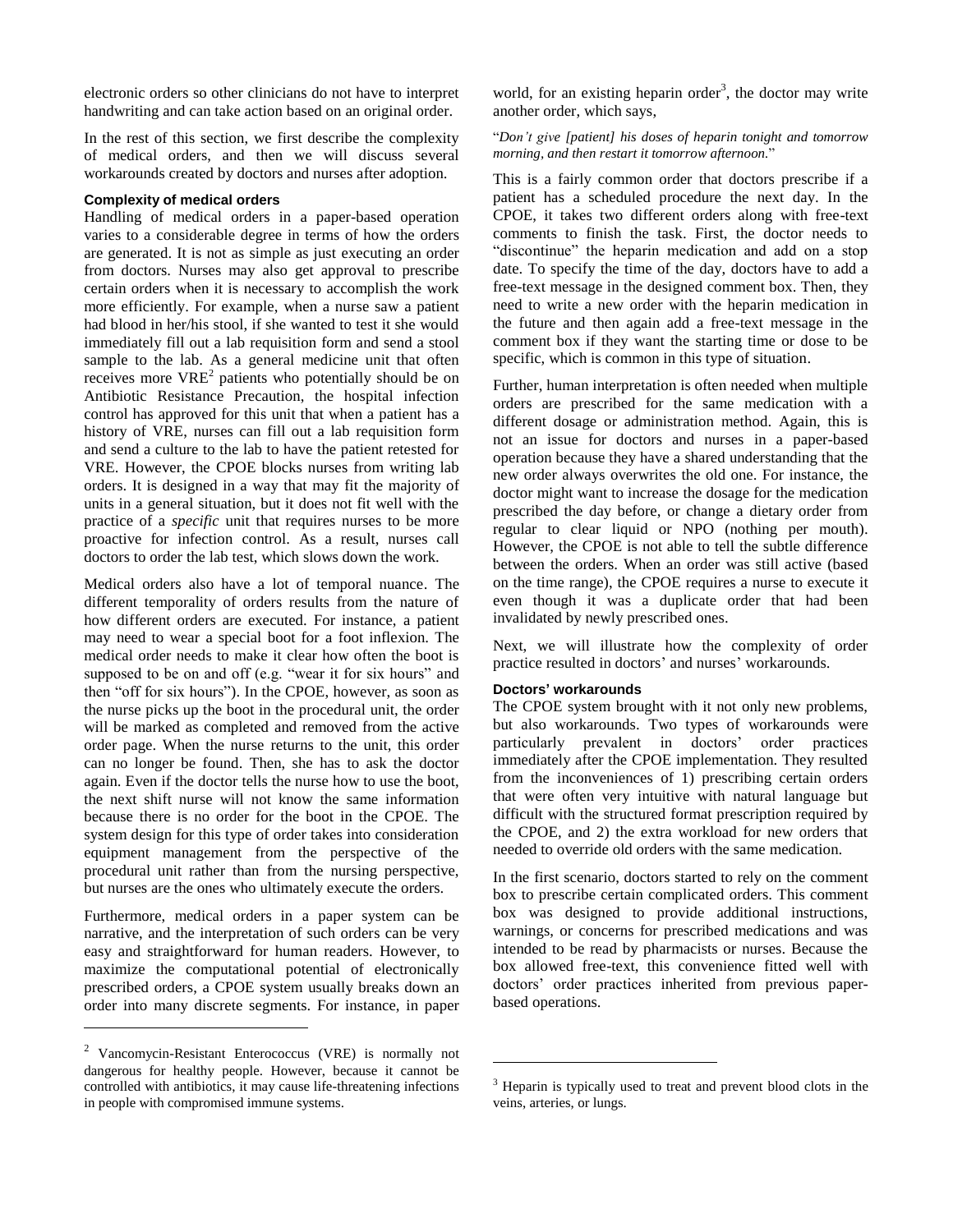These workarounds resulted in missing and misplaced orders. In the CPOE design, when a medication is correctly prescribed, this order will be grouped with other medication orders and shows up on the Orders pages and also on the eMAR pages (the electronic version of MAR provided within the CPOE system), which provide nurses with a comprehensive picture of all ongoing medication orders. Medication orders always need to be verified by pharmacists and then executed by nurses. When an order was placed in comment box, pharmacists may spot the message, then they re-prescribe it and place it in the right place. However, it is not guaranteed.

Because the comment box was so popular, many missing orders resulted. The hospital administration had to make a decision, which was to take away this function from the CPOE. Afterwards, doctors improved their practice by following the required format. However, there were still some orders that doctors did not want or did not know how to deal with. For example in the situation of Coumadin order (a blood thinning medication where patients often take different doses on different days), the most intuitive order writing in paper world should be something like, ―Monday, Wednesday, Friday, please give *x* doses; Tuesday, Thursday, Saturday, give *y* doses." However, very few doctors know how to translate this narrative order into what a CPOE order requires or were unwilling to construct a complex medication order using the structured data entry format. Therefore, they started to use a "write in" order in the CPOE system, which allows a certain degree of freedom for free-text and was designed for the orders that are not in the predetermined order  $set^4$  in the CPOE system. In this situation, pharmacists had to break the order down into several suborders and enter them into the CPOE on behalf of the doctors.

The similar situation also occurs for other complicated orders. As one doctor described,

*"In the past, I used to get calls from pharmacy and nursing saying "I can"t read what you wrote" (laughing) So, that"s gone. Now it"s much more, "I don"t understand what you want". Some of it is structural in that the order, as it comes out, sometimes is very confusing. Dialysis is a good example. They"re very hard to understand by anyone. I"ve looked at them. I don"t even understand what I wrote. The order when you fill it out looks okay. But when it comes out as an order it"s hard to understand for the nurses."*

The second workaround was that doctors often bypassed the system requirement of discontinuing an existing order before prescribing a new one (i.e. modification of the same medication), assuming that pharmacists and nurses would take care of the issue. As mentioned earlier, this was not an issue in a paper-based operation because the common

 $\overline{\phantom{a}}$ 

understanding among different parties was that a new order automatically overrode the old one.

However, the design of the CPOE is not able to handle this common understanding. It requires doctors to do extra work—discontinuing the old before prescribing the new order. Since it was not part of doctors' practice in the paper world, as a result, duplicate orders became a major issue during the first few months of the CPOE adoption. Indeed, one nursing representative angrily shouted out during the CPOE feedback meeting organized by the hospital administration, "The duplicated orders are killing us!"

The nursing administration encouraged nurses to "educate" doctors not to write a new order before discontinuing the old one. Still, nurses often had to deal with hundreds of accumulated duplicate orders. The only way to solve the problem was to call doctors and ask them to discontinue the previous orders, because nurses did not have sufficient privileges to modify or discontinue orders in the system. When duplicate orders accumulated and became overdue, the system would present bright red solid bars in the eMAR on that medication, which made nurses feel that they were not doing their work correctly. Then, nurses had to 'bug' doctors over and over to discontinue the duplicated orders.

During our interviews, two doctors admitted that they often forgot to discontinue the old orders unintentionally, or they entered the new orders in a hurry, knowing that nurses would not overdose patients and they could come back to clean up when nurses complained. This situation improved after a few months, but it has not gone away completely.

#### **Nurses' workarounds**

Before the CPOE system was introduced, nurses received doctors' orders from the order trays (Figure 1). They were located at the nursing station where nurses frequently walked by when they rounded between patient rooms and the medication storage room. With this visual cue, they would immediately know there were new orders *at a glance*. The physical layout of the medical order location provided convenient awareness information for nurses to sense what they needed to do. Oftentimes, when they could not take care of an order immediately, they reviewed it but left it in the order tray (as opposed to moving to other places such as their pockets or the MAR). By doing this, an order's physical presence created a constant awareness that kept them from forgetting to take prescribed actions.

After the CPOE implementation, nurses were required to actively log into a computer terminal to receive and review doctors' orders. When they were engaged with direct patient care activities, they could not always do this frequently, so missing scheduled orders occurred more often during the first few days of the system implementation. To resolve this problem, the nursing unit leadership quickly created another workaround. They assigned a clerical staff member to constantly monitor all patients' new order status and to page nurses when no action or acknowledgement was recorded within the

<sup>&</sup>lt;sup>4</sup> In this site, preloaded standard order sets provide best practice based on evidence-based medicine. Briefly speaking, an order set is a group of medical orders that is recommended to doctors.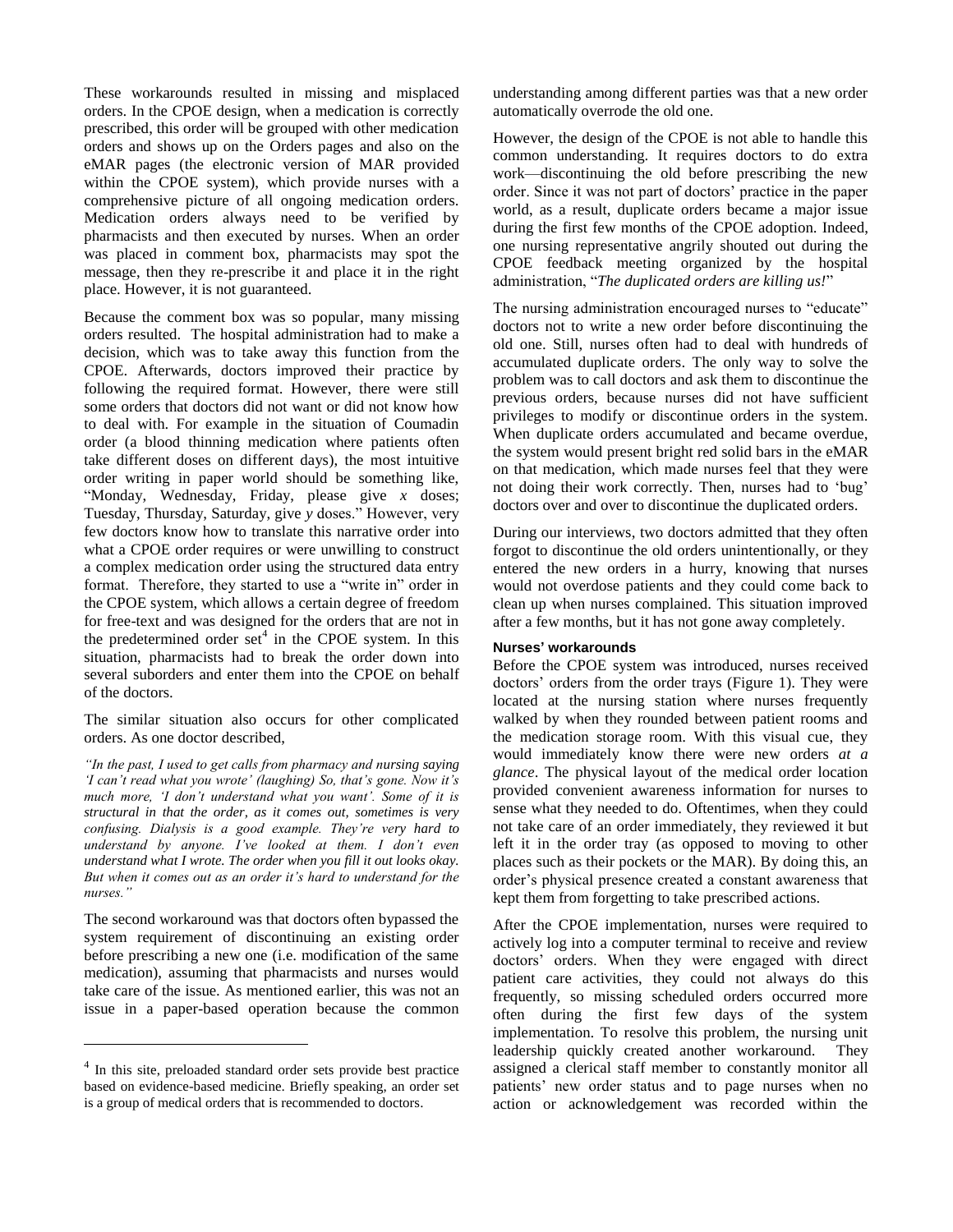appropriate time frame. This mitigated the issue of missing orders, although it escalated the level of interruptions to the nurses' work. Still, this workaround is so far considered beneficial by the ward's nurses.

Another workaround that appeared among the nurses in the study unit, as well as in other units (based on our interviews) was using paper to double-check medication. Some nurses relied on the medication information they scribbled on their personal sheets rather than on the CPOE to double-check the medication order right before they administered it. However, as a patient safety safeguard, there was a policy that required nurses to double-check medication according to the orders verified by the pharmacists, i.e. the paper MAR before the CPOE or eMAR within the CPOE, even though they might have just checked it 20 seconds ago when they prepared the medication in the medication (storage) room.

During the first several months of the new system, nurses complained fiercely about how slow it was to wake a computer from standby at the bedside. As a result, some nurses still used their personal worksheets for this doublecheck, which was considered poor practice because the manual copy invited human error and patient safety consequences. However, only a piece of paper could allow this check to be instantaneous.

In fact, for some nurses, this practice was not a new workaround—it was the workaround prior to the CPOE adoption. In the paper operation, nurses were required to bring the MAR folder with them into a patient's room, so they could double-check the medication with the MAR before they gave the medicine to the patient.

However, a number of nurses did not want to bring the MAR folder into a patient's room since it was often very bulky (with a hardcover protection and an accumulation of all medication orders). In addition, moving the MAR folder in and out of a patient's room could spread dangerous bacteria, either from hallway to the patient, or from the patient to other people outside. Because of these concerns, even though it was not encouraged, many nurses still copied medication information from the MAR onto their personal sheets at the beginning of the shift.

With the CPOE in place, computers were installed in all patients' rooms, the medication room (which stores patients' medications), hallways, the conference room, and the nursing station center. Hence, nurses could access medical order information in real-time almost anywhere, which eliminated the need for nurses to copy this information onto their personal sheet.

The nursing administration also tried very hard to convince nurses that computers were indeed not as slow as they felt. Particularly, after the hospital finished the upgrade for all computers in the patients' rooms, the unit leadership invited nurses to take a test to see how long it took for a computer to boot up. While the nurses still felt it took ages for the computer to wake up from standby, the test result showed it was really about 20–30 seconds. After that, nurses were convinced that they should use computers at the bedside more often. The unit leadership considered this behavior evolution as a significant "culture change."

It should be noted that for a few nurses, it took them quite a few months to reach their comfort zone, where they stopped copying medication information onto their personal sheets. Many of them had been doing this for years of their nursing career as a way of knowing what medications each patient was prescribed. This traditional and suboptimal practice was, however, gradually replaced by the ease of real-time access to medication information stored in the CPOE at almost any location in the nursing ward.

Another workaround was reported by the nurse supervisor, but apparently used by only a small number of nurses. It involved how nurses handled controlled substances. The CPOE in this hospital can automatically integrate data from an Omnicell, a machine that stores controlled substances and records who accesses them. There are very strict rules about controlled substances. For instance, when a patient refuses a controlled substance that has been already taken out of the Omnicell, the nurse must crush it with a tool, dispose of it in front of a witness, and then record this action. Because some patients may also try to hide the controlled substance for future use, or combine two or more doses to use at one time, nurses always have to pay extra attention to administering pain medication. Accordingly, the supervisor closely monitors all activities related to controlled substances. Below is how she explained her use of the CPOE from an administrative perspective:

*"I do look for that in relation to the narcotic administration from Omnicell. For example, if they (nurses) charted their narcotic at the same time or a couple of minutes before it was taken out of the time recorded in Omnicell I"m pretty sure they charted it in the med room and not at the bedside. Or if they took the medication out of the Omnicell at one time and then they didn"t chart the med for two hours that means they probably carried it around in their pocket - is that malpractice which they should not be doing?"*

As discussed earlier, charting the results for medication administration (time and whether the patient took the medication) should always take place *after* the nurse actually finishes at the bedside. When a nurse prepares the medication in the medication room, she needs to get on the CPOE to use the eMAR to check which medication should be pulled out from the boxes or Omnicell for her patient. Since some patients' rooms are just 10 to 20 feet away from the medication room, and the medication will be administrated soon after, some nurses broke the rule by charting the results in the meds room *before* the actual medication administration took place in the patient's room. By doing this, they avoided logging onto the CPOE system again with only a few seconds in between the two locations.

As the supervisor commented, this is considered malpractice. Since nurses are the last defense against medication errors, they need to *"check, check, and check"*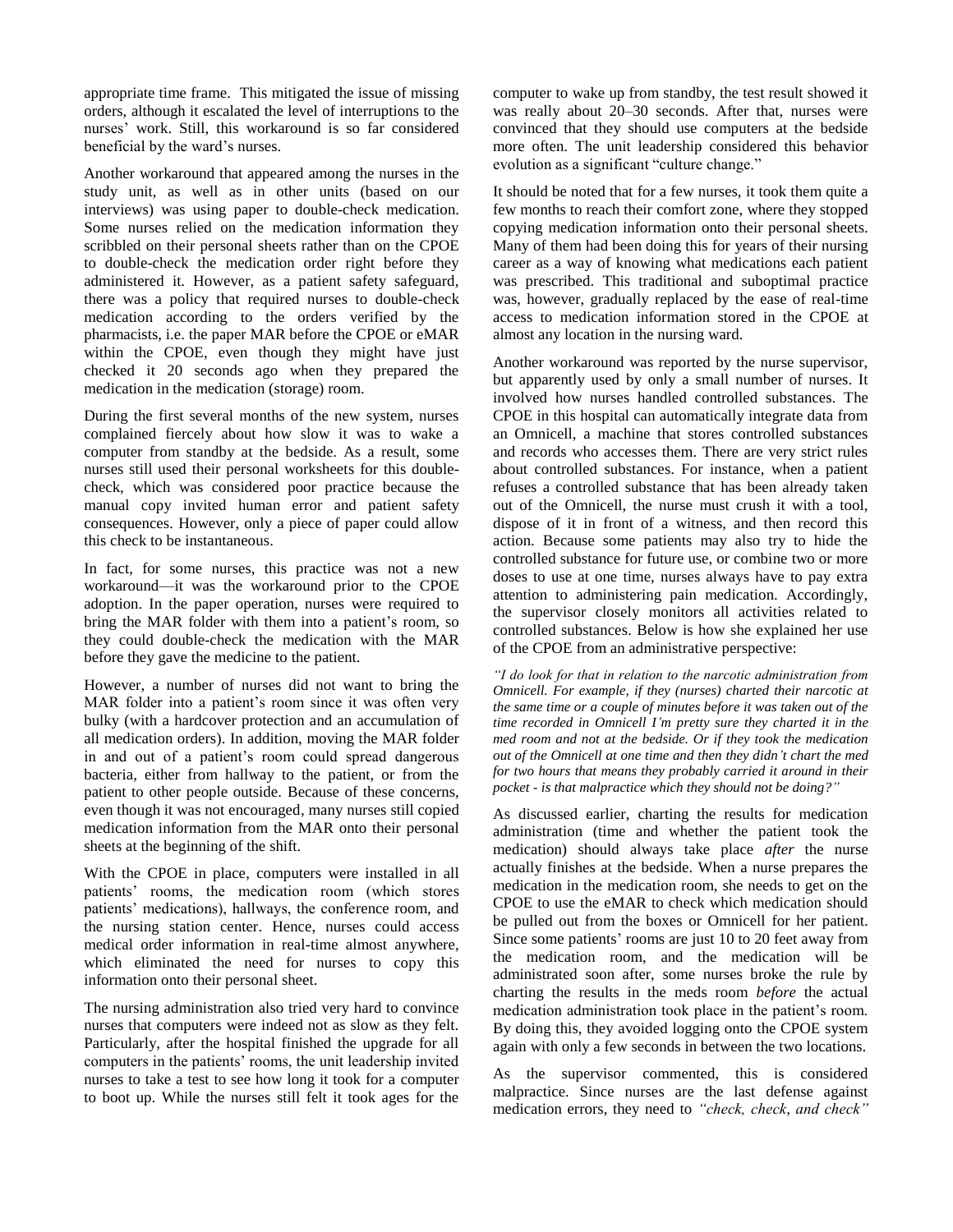whenever there is a status change (e.g. location, time). Opening up a computer at a patient's bedside to ensure the correct medication *right before* they put the medicine into a patient's mouth or inject it is perhaps the last opportunity to prevent a mistake from happening. However, this workaround was, in fact, difficult to detect unless one went through to analyze the timestamps for each nurse and compared the timestamps with the Omnicell data.

## **DISCUSSION**

The workarounds reported in this paper paint a rich picture of how the work is negotiated and renegotiated in medical order practice through the interactions between doctors and pharmacists, doctors and nurses, nurses and clerks, nursing supervisor and nurses, and so on. In particular, we described how doctors renegotiated their work with pharmacists to prescribe certain complex medication orders, how doctors renegotiated their work with nurses to cope with duplicated orders, and how nursing supervisors interacted with nurses and clerks to improve the work by adhering to best-known practice. Additionally, we depicted various temporal flows within order management that necessitated close cooperation among different stakeholders. Indeed, our understanding of medical work has a prominent focus on negotiation, negotiated order, and temporal flows, all rooted in Strauss' work from a social/symbolic interactionism perspective [20].

In this section, we first reflect on several concerns of the identified workarounds from the system design, work redistribution, and organizational best practice enforcement perspectives. Then, we discuss how the workarounds created around order management can be *better* understood by using the theoretical concept of "boundary object." Lastly, we attempt to develop the concept of "assemblage" to help understand a complex system, including not only shared information objects (medical orders in this context), but also the *practices* around these objects, *work processes* and *coordination mechanisms* embedded within these objects, and the *special functions* for designated groups. Through this study, we hope to illustrate how the knowledge of boundary objects and assemblages may offer insights into understanding the workarounds that clinicians created in their use of a CPOE system.

## **System design, work redistribution, and organizational learning**

Our first concern is regarding certain workarounds that were indeed introduced by software design. Structured data entry, which is often cumbersome, requires doctors to think and act in counter-intuitive ways, i.e., the documentation process is no longer about clinical reasoning, rather, it has become a mechanical duty of keying in data. Generating this type of mechanical order not only increases doctors' work but also creates extra cognitive workload for nurses when they receive the new orders. It essentially breaks down a fluid human sense-making process into several fragmented information-receiving stages and then requires putting them back together to understand what the doctors really mean. This is at least part of the reason that nurses say that they are now receiving "more prompts" to remind them of new orders coming in or of overdue existing orders.

Second, while the legibility of electronic orders has successfully resolved the problems originating from interpreting doctors' handwriting, the rigidity of the CPOE orders (not allowing discretion, nuance, and interpretation) has changed work arrangements around certain orders. This rigidity has also made clinicians do extra work. Indeed, to maintain the integrity of the order system, the extra workload is distributed to all parties. Nurses and lab technicians have to identify duplicated and unfulfilled orders, which can be many; then, they call doctors to clean them up if the doctors forget to do so. As well, some work arrangements have changed: there is a loss of power for the nurses—they are no longer allowed to prescribe certain lab orders. In this case, the nurses' power loss meant doctors' increased responsibility [29], which slowed down their work, perhaps jeopardizing patient safety (e.g., in the form of delayed tests for harmful bacteria).

In another case, pharmacists were "forced" to assume the responsibility of handling doctors' "write-in" orders (i.e., orders placed using the free-text box that was designed for additional instructions or only for the orders that could not be found in the predetermined order sets). While this imperfect solution has now been accepted as a routine for certain complicated orders, it remains unclear who is officially liable for potential adverse medication events that may be engendered by such workarounds.

Third, the nursing problems identified have been largely corrected with nursing administration's efforts and nurses' improved performance. The unit leadership worked very hard to improve the nurses' practice. As we have seen, they organized nurses to test how fast the computers could wake up from standby and convinced nurses to use the eMAR to double check medication rather than their personal sheets. This led to a positive outcome. Many nurses, including those who originally deeply doubted the system, expressed similar statements to one nurse's description, "I did not like *it [CPOE], now I love it.*"

One workaround, assigning a clerk to monitor new orders for nurses, increased awareness to compensate where the CPOE is lacking. While it was an improvisationally-created workaround, it eventually became an accepted practice and an institutionalized new pattern of work throughout the entire hospital. Such process changes can be a critical vehicle to enable organizations to adapt to changing environments through organizational learning [5].

## **Medical orders as boundary objects**

While the focus of our investigation is on workarounds that have become particularly salient following the introduction of new technologies, this paper is not aimed at enumerating all possible types of workarounds. Rather, we selected a special kind to examine closely—those that were created around shared information objects (medical orders in this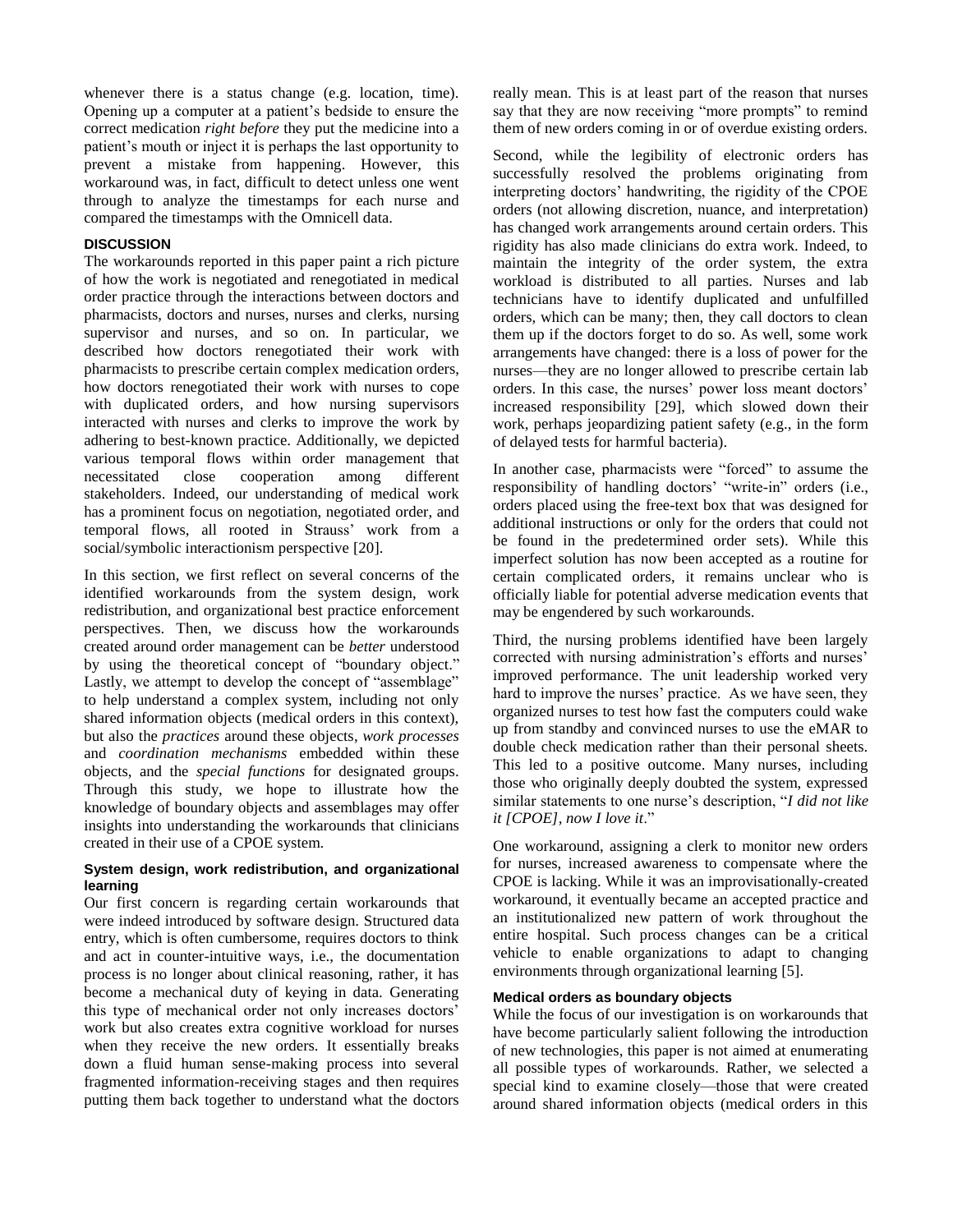context)<sup>5</sup>. These shared information objects are perfect examples of boundary objects. Therefore, applying the concept of boundary objects is particularly pertinent which also enables the analysis of the root cause of the workarounds from a new and unique angle.

Indeed, medical orders are clearly boundary objects that different communities of practice use differently [4, 19]. We have illustrated how different communities use Orders and eMAR when an order or the result of a finished order crosses a boundary: Its status changes (from prescribed, to verified, to executed), and the obligation and responsibility also transition from one group to the other(s).

As boundary objects, medical orders have defined a standard form (i.e. what order needs to be prescribed by whom in what format). This is true in both paper orders and electronic analogs. However, as described earlier, many orders in paper operation can be prescribed with narrative free-text, often a couple of short lines, which convey multiple meanings. In electronic context, each order often has to break down into several entries, which increases doctors' workload and complexity of prescribing practice. Doctors' workarounds, such as asking pharmacists to do their work and ignoring the duplicate order issues, represent non-standard practices and uses of boundary objects.

Prior research in other organizational settings has suggested that tensions and negotiation often occur between the formal and informal use of boundary objects (e.g. [13]). At first glance, the workarounds in our study appear to merely present a new version of this – what was traditional order practice in a paper-based operation is performed in new computerized boundary objects within the CPOE system. The order itself and then the negotiation about its use both fit into the standard boundary object story.

Prescribing within the CPOE requires doctors to construct a structured order. Although they complained about counterintuitive design, they adapted their behavior with regard to relatively simple orders. For complicated orders, they worked around the system by sending a "write-in" order or using the comment box. This workaround behavior resulted from their old order practice in the paper world (with the protocols embedded in the old boundary object use). For the doctors, when the previous boundary objects (i.e., their orders) were computerized, their practice, based on those boundary objects, then required a significant change from what it had been in the paper world. Workarounds were, then, created against this change.

Similar tension occurred when doctors needed to change the dosage or usage for an order—they previously wrote a new order without having to discontinue the old one. This practice was built upon the common understanding with

 $\overline{\phantom{a}}$ 

both pharmacists and nurses: new orders overwrite the old ones. For their work convenience, doctors worked around the system by bringing back their old, paper-based practice against the new requirement imposed by the computerized counterpart. As well documented in other organizational studies, the use of boundary objects often needs negotiation among different communities [13]. The workarounds created by the doctors' use of new boundary objects within new computerized context resulted in further *renegotiation* on the work arrangements with pharmacists and nurses to maintain the integrity of the system.

## **CPOE as an information assemblage**

As illustrated above, the concept of boundary objects helps us understand the root cause of important workarounds created by doctors. However, we found this concept alone is insufficient to explain other types of workarounds, such as the workarounds created by nurses when they violate charting results before medication administration, skip double-checking or use their personal sheets to doublecheck medications, or when a clerk was assigned to monitor new order arrival. Therefore, we found that we had to use a broader concept, assemblage, including not only the information objects, but also the practices (embedding organizational policy), automated work processes, and coordination mechanisms within these objects, to better understand the workarounds created around CPOE use.

In addition to computerizing medical orders and MAR, the CPOE automated both doctors' and nurses' work processes in their order practice by providing predetermined order sets based on evidence-based medicine, allowing nurses to receive their orders instantly from the CPOE as compared to the order tray previously (which helps them assemble patient medication information more efficiently [28]), and recording the medication administration results via eMAR. Because of these automated work processes, the CPOE needed to provide efficient coordination mechanisms to ensure that different groups interacted and coordinated through the status changes of boundary objects (Orders and eMAR). This was realized with various alerts, logos, and color-coding within the CPOE to indicate order status changes. Furthermore, the CPOE has the functionality to allow charge nurses and nursing supervisors to monitor how medications are administered unit-wide. The system also offers several specific functions to aggregate nurses' performance data, particularly how they handle controlled substances. These functions provide managerial control.

These characteristics of the CPOE as assemblage help us understand the workarounds in a much broader context. First, automated processes are a double-edged sword and help create workarounds. For example, the convenience of electronically sending a narrative message (either with a "write-in" or the comment box) to multiple groups, along with the difficulty of prescribing orders while complying with the required structured format, contribute to nonstandardized uses of the boundary objects.

<sup>5</sup> Other types of workarounds, such as avoiding documenting certain nursing care information in the designated area of the CPOE, have been reported in one of our earlier studies [27].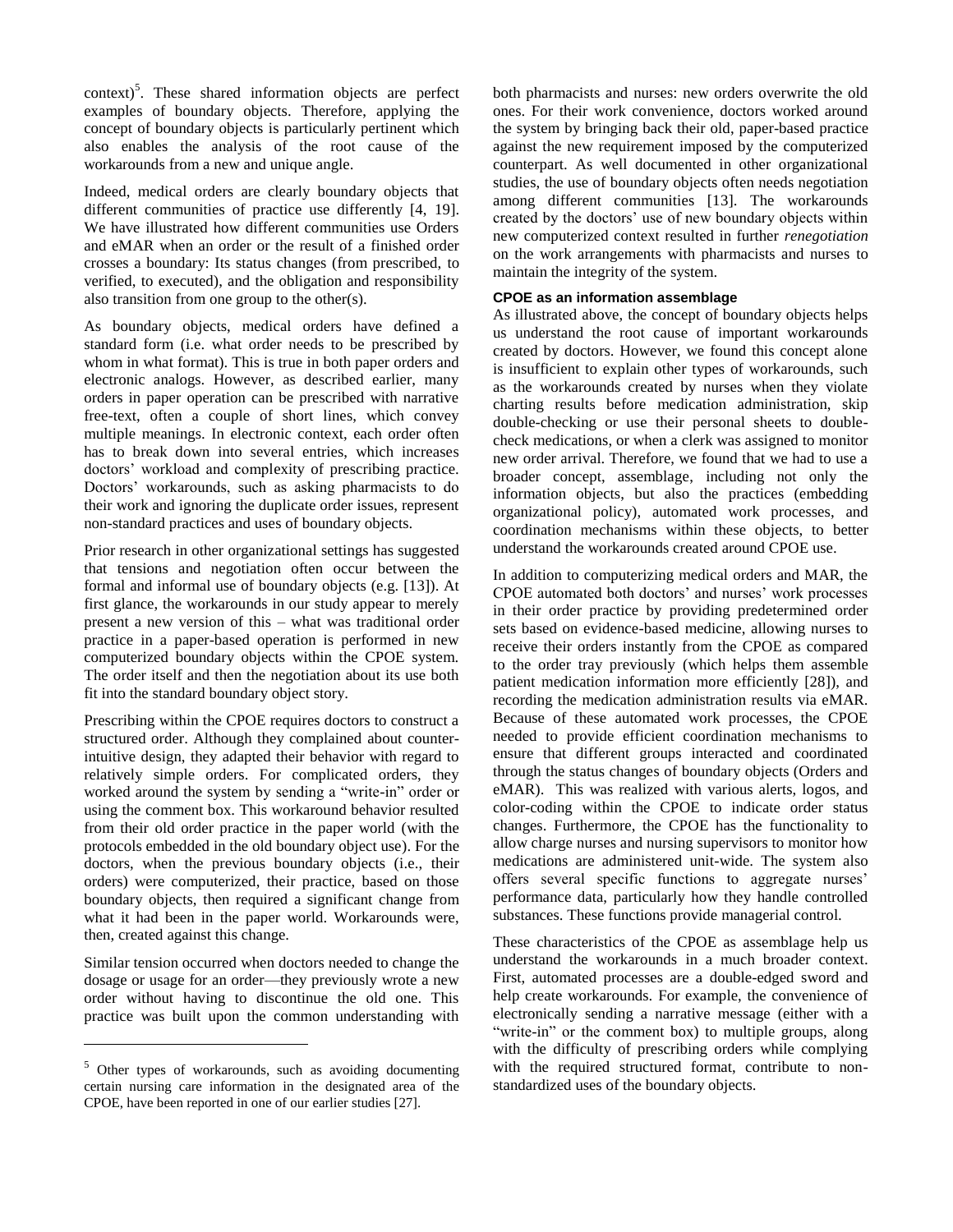Second, from the perspective of nurses, assigning a clerical staff person to monitor new order arrival and page nurses was a good workaround so as to complement the insufficient coordination mechanisms of the CPOE. This was both an easy way to solve the problem and a reasonable work re-arrangement (because of the significant reduction of workload to clerical staff after the CPOE).

Third, in the situation that some nurses still recorded the results of medication administration before seeing patients, or that some nurses still double-checked the medication with their personal papers rather than the eMAR, the CPOE could be used to force compliance with organizational policy and best practice enforcement.

To summarize, the issues related to workarounds discovered from our analysis of medical order practice, through the theoretical viewpoint of boundary objects and the conceptualization of the CPOE as an assemblage, have broad implications for HCI/CSCW, medical informatics, and information science. HCI/CSCW has pointed out that as a research field we should not restrict ourselves to just studying the cases of "group" work where performing a task is assumed to take place in a relatively closed and fixed environment [17]. Groups in a complex organization have to work cooperatively in a much wider arrangement [18]. However, what we have shown here through the lens of workarounds and order practice is that understanding information objects as assemblages which embed multiple shared boundary objects used by different communities and which enable automated work processes and coordination mechanisms, can bring greater clarity to why the workarounds have come to exist.

## **DESIGN IMPLICATIONS**

The results of this study may suggest several useful design implications. As we have shown in early analyses, some workarounds were *transitory*: they disappeared overtime with continuous training, software upgrades, and redesigned use policies. Others persisted and might eventually become part of clinicians' practice routines. In this section, we focus on the latter type, which are more difficult to address and may reflect fundamental conflicts between medical practice and the design philosophy of healthcare systems. In particular, knowing that certain workarounds might persist for an extended time period and accommodating them partially while introducing safeguarding mechanisms to minimize their potential detrimental effects could yield better results. For example, a system might provide proactive advisories when aberrant actions are detected, to instruct users what the best practices are, which could help correct workaround behaviors gradually.

A prominent observation from the study was that the workarounds initiated by doctors were primarily used to accommodate the complexity of entering orders electronically, a significant conflict rooted in the "incapability" between doctors' thought processes and the structured nature of data entry required by computerized

systems (so that the data acquired can be computed for reporting, decision-support, and other secondary use purposes). Documenting via a structured format forces doctors to decompose a coherent medical decision into discrete segments represented by machine-recognizable codes and numbers. Hence, it had been perceived as timeconsuming, counter-institutive, and in effect dehumanizing the practice of medicine [23].

The conflict between structured data entry and free-text narratives has been an enduring challenge to introducing computerized systems into healthcare, partially because end users who are responsible for data entry are not the immediate beneficiaries of structured and codified data. This provides general implications into the design of technologies supporting group work, in that workload and benefits should be properly distributed among all affected parties. As we have shown in the study, renegotiation became a central activity in ordering processes, and doctors' reluctance to adhere to recommended practice resulted in many undesirable chain reactions, such as the workload shifting to nurses and pharmacists as well as time wasted in unnecessary communication and clarification. Therefore, a power structure that is unevenly distributed among different clinician types could be a critical consideration in designing systems that can succeed and be sustained in healthcare settings.

Further, while great amounts of investments have been made in building into modern CPOE systems comprehensive decision-support functionalities for preventing medication errors (e.g., overdose, drug-drug interactions), less attention has been paid to preventing problematic prescribing practices, for example, duplicated orders. In the CPOE system used at our field study site, revising an existing order was extremely difficult, requiring multiple steps and redundant data entries (discontinuing currently active orders and then reentering them anew with modified parameters). This issue could be easily mitigated by providing a "revising" function that allows prescribers to carry over unchanged data and automatically discontinue an existing order when a new one is placed.

Additionally, current CPOE designs do not seem to adequately consider multidisciplinary coordination: they do not accommodate well the dependencies of tasks rendered by different types of clinicians. The duplicated order issue, for example, does not manifest at the doctors' end or the pharmacists' end, while its effect cascades to affect nursing work in significant ways. We argue that in designing computerized systems for healthcare, it is critical to inspect the full circle of delivery of patient care rather than separately performed services, given the highly cooperative nature of medical practice.

#### **CONCLUSION**

In this paper, we use CPOE workarounds as a lens to examine the general medical order practice. We found workarounds issues from doctors and nurses' practice.